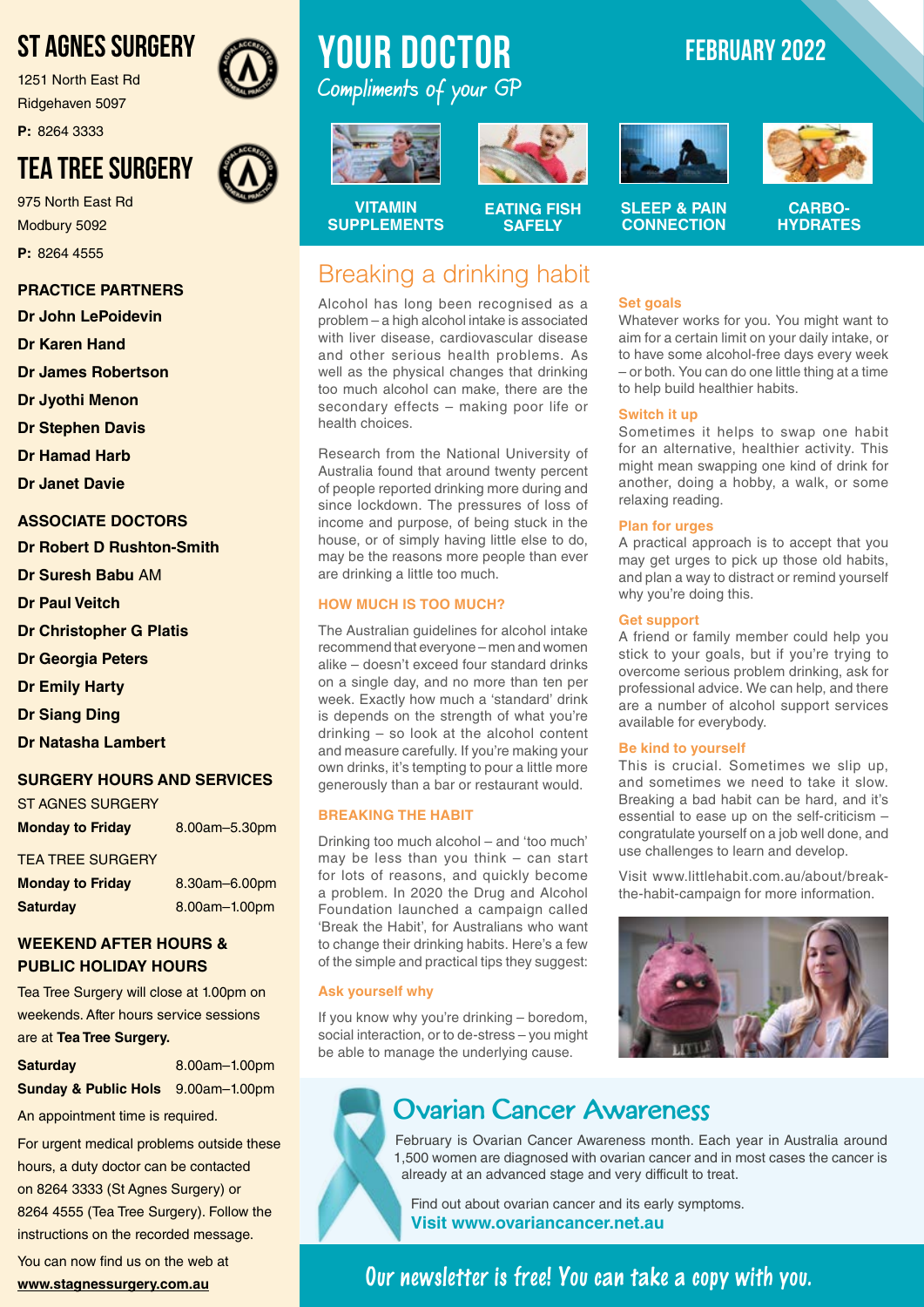### Is fish safe to eat?

Fish is an incredibly healthy part of a balanced diet, high in good fats, Omega 3 fatty acids, lean protein and a range of vitamins and minerals. However, some types of fish can contain high levels of mercury which could be harmful to young children and during pregnancy.

Mercury is naturally present in the environment, and fish get mercury through their diet which can accumulate in their tissues. When we eat fish, we also eat mercury that's built up within their bodies. Mercury in our food isn't significantly reduced by food preparation or cooking methods, so it's important to be aware of the potential mercury content of our food, and the risks that may pose.

#### **Why is mercury in the diet a problem?**

Most people can handle small amounts of mercury without any problems. During pregnancy, however, some mercury can pass through the placenta and affect the developing foetus. High levels of mercury in the diet can affect foetal brain development throughout pregnancy, but particularly in the third and fourth month.

Mercury intake should also be monitored for babies and young children up to six years of age, as their brains are also growing and developing rapidly.

#### **Eating fish – safely**

Fish has many proven health benefits, so it's an important addition to everyone's diet. The healthiest approach during pregnancy, breastfeeding, and for those planning to become pregnant, is to eat 1-3 servings a week of fish containing low levels of mercury. However, it's important to be aware of serving sizes and the levels of mercury in different fish. It's best to totally avoid fish with high mercury content during pregnancy.

Some types of fish are more prone to accumulating mercury than others, so choosing fish known to have lower levels is a good way to ensure that your mercury intake is low. You can check the website from Food Standards Australia New Zealand for guidance - www.foodstandards. gov.au/consumer/chemicals/mercury.

If you do avoid fish entirely, take care to maintain a healthy intake of omega 3 fatty acids through seeds and nuts, supplements, and fortified foods. If you're in any doubt about what's safe for you to eat, ask us for advice.



### How does sleep affect pain?

The relationship between pain and sleep may seem obvious; pain makes it harder to sleep and lack of sleep makes everything harder to cope with. However, there's some evidence that it's more complex than that; sleep problems can actually make pain worse. A vicious cycle indeed.

#### **Pain affects sleep**

Pain can make it very difficult to sleep, or even to get any kind of comfortable rest. It's that simple: it's hard to sleep when you're in pain.

#### **Sleep affects pain**

The way sleep affects pain is only partly understood, but early research has found that lack of sleep or poor sleep may actually increase pain sensitivity. On the positive side, many studies have also found that good quality sleep may improve chronic pain.

Some of the nerve and chemical pathways in the body that are linked to sleep are also linked to pain. In particular, a hormone called melatonin is an important part of our patterns of wakefulness and sleep, and also plays a part in our experience of pain.

Tiredness in itself may make it harder to make the healthy lifestyle choices that help us manage pain. Lack of exercise, weight gain, and a poor diet can all contribute to chronic pain, and are classic side-effects of sleep deprivation.

#### **When to get help**

Chronic pain can be physically and emotionally draining, and very difficult to live with. Sleep problems, even without the additional impact of pain, can also have a serious effect on your life. If chronic pain, whether it's medically treated or managed with alternative therapies, is difficult to manage, we can help or refer you to a specialist pain team for complex management. Unexplained new constant or severe pain should always be assessed by a medical professional.

# Peach and 'cream' ice blocks

*These homemade ice blocks are not only tasty and easy to make, but healthy too! They're perfect for dessert or a cool treat after school.*

Makes 8 100ml ice blocks



#### **Ingredients**

2 cups fresh chopped peeled peaches

2 Tblsp runny honey or maple syrup

¾ cup of unsweetened yoghurt

1 tsp vanilla

½ cup milk (cow, almond, soy, coconut)

#### **Instructions**

- 1. Place peaches and 1 tablespoon of honey or maple syrup into a blender or food processor and blend until puréed. Place one third of mixture into a small jug and the remainder into a large bowl.
- 2. Place remaining ingredients into the blender and process until combined. Add to the peach mixture in the large bowl and swirl together gently.
- 3. \*To make the first layer, pour the peach mixture from the small jug evenly into 8 ice block moulds and freeze until semisolid (about 30 minutes).
- 4. Top up the moulds with the yoghurt and peach mixture and freeze until semisolid, add ice block sticks and freeze for 8-10 hours.

\*If you're short on time just skip the layering step and pour both mixtures in together.

Experiment with different fruit combinations including berries, mango, pineapple, plums, nectarines, cherries.

If you have ongoing sleep problems that haven't responded to simple home management, it's okay to ask us for advice or treatment. If sleeplessness is affecting your life or making it difficult to cope with pain or other difficulties, it's important to get help early.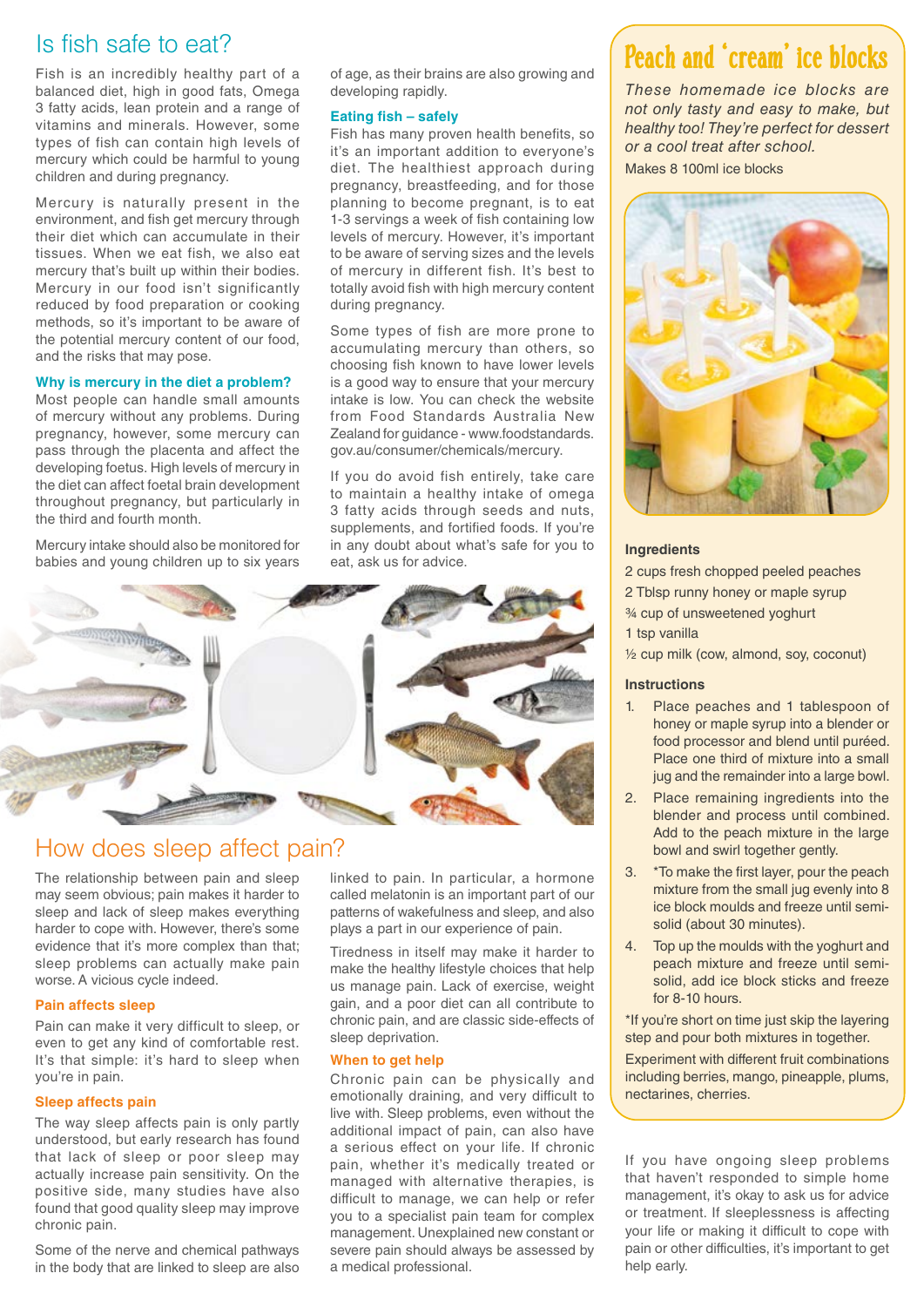### Why carbohydrates are important – and which ones are best for us

Carbohydrates provide us with energy and other health benefits and are found in an array of foods.

There's often confusion over whether they're good or bad for us, but it's the quality that counts – some types of carbohydrate-rich foods are more nutritious than others.

#### **Complex carbohydrates**

Complex carbohydrates include wholegrains and unrefined starchy foods like potatoes and brown rice. Most vegetables contain complex carbohydrates and dietary fibre, making them good, healthy sources of energy and nutrients. Beans, legumes (like chickpeas and lentils); nuts and grains are also great sources. Foods with complex carbohydrates are very good for our allround health.

#### **Refined carbohydrates**

Those products that have been heavily processed are known as refined carbs; they include products made from white flour and white rice. These are digested relatively quickly and usually lack the nutrient and fibre value of less processed carbs. Where possible, choosing the wholegrain alternative to white processed carbohydrates is a healthier option.

#### **Simple carbohydrates**

Simple sugars like the glucose and sucrose found in sweets, fizzy drinks, and in sugar, have very low nutrients and are just a high calorie way to give your body a sudden sugar rush without any long-term health benefits. The typical Western-style diet can be very high in simple carbs; try to keep them to an absolute minimum in your diet.

Fruit also contains simple sugars – mostly fructose – but the high nutrient and fibre content means that these simple sugars provide a much healthier sweet treat.

#### **Low carb diets – fad or fact?**

Different low carbohydrate diets claiming fast weight loss have been around for years; promoting almost every other macronutrient instead of any carbohydrate. Unfortunately low carb diets are often high in fat, with high protein content but very little fibre or healthy slow-release energy sources. Any weight loss is unlikely to be maintained long term.

#### **Why are 'slow release' foods good?**

Slow release simply means foods that digest slowly, releasing energy steadily and making you feel full for longer, which can help with weight loss. The nutrients you get from natural complex carbohydrates provide slow-release energy.

Simple carbohydrates are digested and absorbed into your blood quickly, causing glucose (sugar) levels in your blood to rise or spike. Long term, high blood sugar levels can cause health complications.

In short, carbohydrates are generally considered an important part of your diet, and cutting them out can leave you at risk of missing out on essential nutrients. The right carbs – choosing whole foods rather than heavily refined processed and simple sugars – are an important part of a balanced diet.

### **How to eat for long-lasting energy**





**Eat at least 5 servings of vegetables and 2 servings of fruit every day**

# **CROSSWORD**

Answers can be found in this edition of Your Doctor.

#### **ACROSS**

- 3. Relating to the heart and blood vessels
- 6. Medication prescribed by a doctor or other qualified practitioner
- 7. A hormone that's important for our sleep patterns
- 10. Fruit contains this type of sugar
- 11. Poisonous
- 12. Complex .......... provide us with slowrelease energy
- 13. Compounds in food that keep us healthy and help us to grow

#### **DOWN**

- 1. Micronutrients that are essential for our health
- 2. Behaviour that is repeated so often that it becomes a ……….
- 4. A high alcohol intake is associated with ………. disease
- 5. Long-lasting
- 8. Specialist in the study of food and nutrition
- 9. Type of sugar found in soft drinks